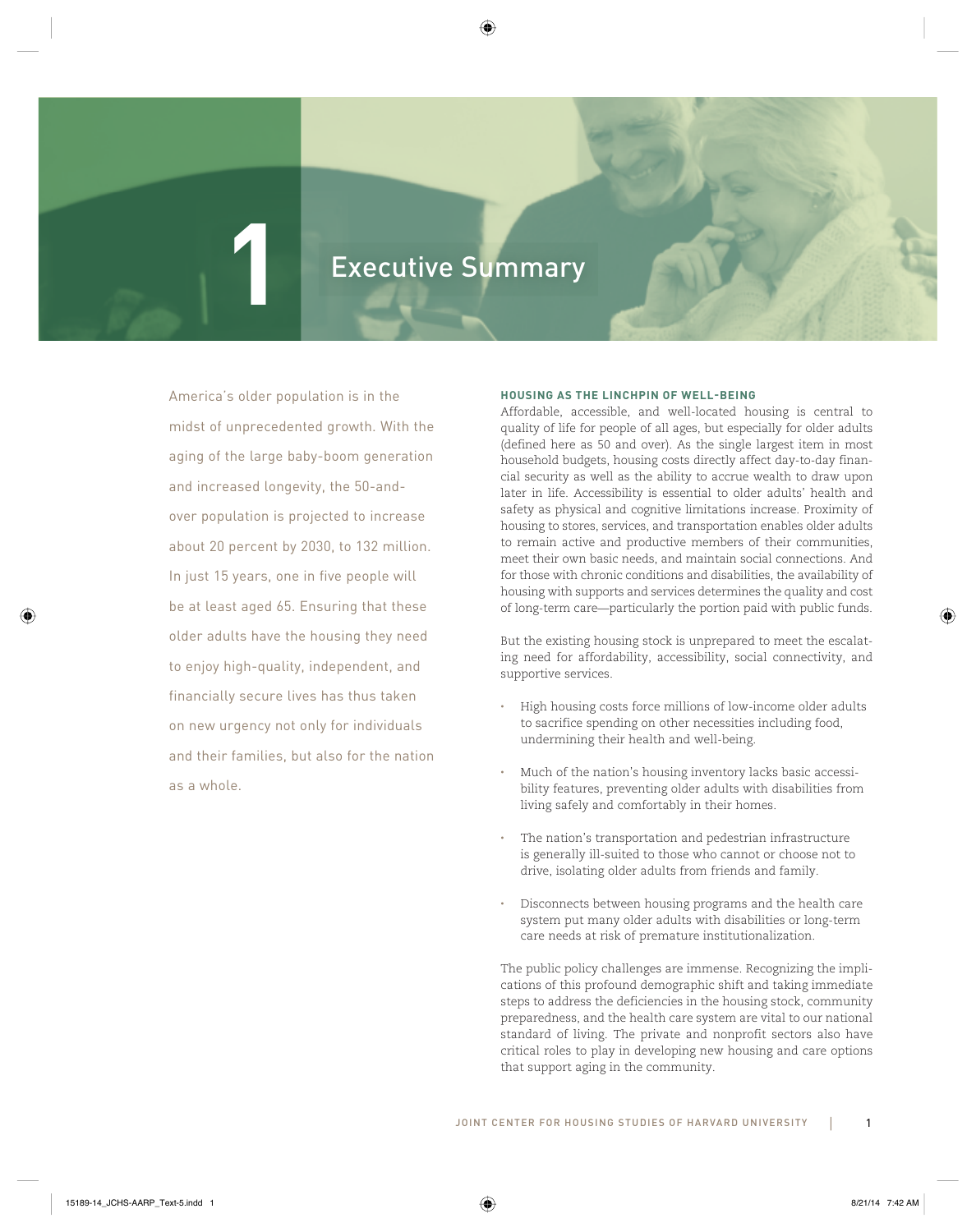But the issues at hand are also intensely personal, affecting older adults' ability to remain independent and enjoy a high quality of life. Ultimately, it is up to individuals and their loved ones to consider their housing preferences, assess the readiness of their homes and communities to support them as they age, and plan for needs they might not yet have.

# **CHANGES IN THE OLDER POPULATION**

The older adult population has grown tremendously since the first of the baby boomers (born 1946–64) turned 50 in the mid-1990s. Between 1990 and 2010, the number of people of at least that age jumped by 35 million, an increase of 55 percent **(Figure 1).** With the oldest baby boomers reaching retirement age after 2010, the population aged 65 and over is projected to soar to 73 million by 2030, an increase of 33 million in just two decades. By 2040, the aging baby boomers will also push up the population aged 80 and over to 28 million, more than three times the number in 2000.

The older population will also become more diverse as the wave of young immigrants that arrived in the United States in recent decades reach age 50. With this growing diversity will come significant shifts in housing demand, reflecting the different housing situations and financial circumstances of minorities. For example, older Asians and Hispanics are more likely to live in multigenerational households than whites or blacks. Their rising numbers will therefore affect not only the demand for institutional care, but also the housing, financial, and personal situations of their family members. And as a group, minorities have lower rates of homeownership, lower median incomes, and fewer assets, all of which affect their housing options.

# The Older Population Is on Track to Increase Dramatically

Population by Age Group (Millions)



(middle series).

In addition, the numbers of older adults with physical and cognitive limitations will increase sharply over the coming decades. With age, people are increasingly likely to face disabilities that pose challenges to living independently **(Figure 2).** The US Department of Health and Human Services (HHS) estimates that nearly 70 percent of people who reach the age of 65 will ultimately need some form of long-term care. This care can be costly, adding to the pressures on financially stretched older adults.

At the same time, the numbers of low-income older adults will climb. Assuming the share remains what it is today, millions more people aged 65 and over will have low incomes in the years ahead. The incidence of housing cost burdens also rises with age as incomes fall. As it is, however, a third of households aged 50–64 already pay excessive shares of their incomes for housing.

Indeed, of special concern are the younger baby boomers who are now in their 50s and less financially secure than previous generations in the aftermath of the Great Recession. With their lower incomes, wealth, and homeownership rates, members of this large age group may be unable to cover the costs of appropriate housing and/or long-term care in their retirement years. The younger baby boomers are also less likely to be parents, implying that fewer family members will be available to care for them as they age.

On top of all these challenges, aging brings greater risk of isolation. In addition to the many older adults with disabilities who have limited access to their communities, millions of older households live in outlying areas, no longer drive, and lack transportation services. Moreover, older adults—particularly women—are increasingly likely to live alone, with single-person households making up 40 percent of all households in their 70s and fully 60 percent of households in their 80s. These householders often have disabilities as well as limited financial resources.

# **HOUSING PREFERENCES**

The vast majority of the 50-and-over population currently lives independently—that is, within the community rather than in institutional care facilities. Many are still in the workforce, some embarking on second or third careers. Younger members of this age group may be part of the so-called "sandwich generation" that juggles work, care for children, and care for parents.

But even among individuals aged 80 and over, more than three-quarters live in their own homes. Indeed, "aging in place" is the preference of most people. In its recent survey of 1,600 people aged 45 and older, AARP found that 73 percent strongly agreed that they would like to stay in their current residences as long as possible, while 67 percent strongly agreed that they would like to remain in their communities as long as possible (Keenan 2010a).

Still, many households opt to move in their older years. Household changes such as retirement, children moving from the home or Source: US Census Bureau, Decennial Censuses and 2012 National Population Projections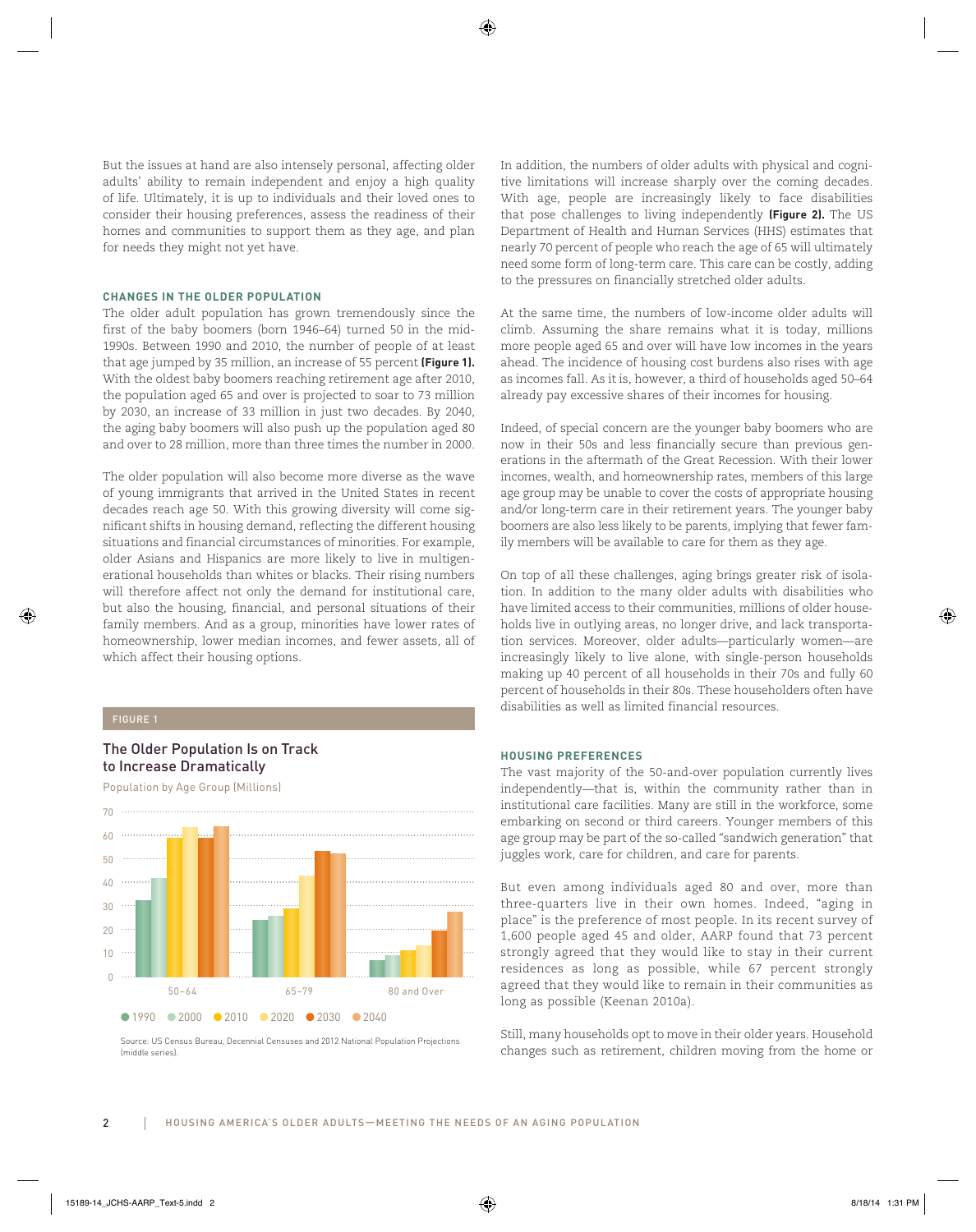adult children returning to it, a disability, or death of a spouse give rise to new housing needs and preferences. In particular, finding more affordable housing may become a greater concern for those living on fixed incomes. But financial constraints also prevent people from adapting to their changing circumstances. Indeed, 24 percent of survey respondents expressed a preference to stay in their homes for as long as possible because they could not afford to move.

# **CONVERGING TRENDS**

While staying healthier and living longer than ever before, most older adults and their families must ultimately confront many of the same challenges of aging. In particular, disability rates converge over time. For example, the share of 50–54 year olds with some type of disability ranges from 7 percent of those with at least \$60,000 in annual income to 33 percent of those earning less than \$30,000 **(Figure 3).** By age 85, however, more than two-thirds of individuals have some type of disability no matter what their race/ethnicity, income, or housing tenure.

Income also drops with age for all groups. The typical income of households aged 80 and over (\$25,000) is less than half that of households aged 50–64 (\$60,300). This across-the-board drop in income reduces disparities by race/ethnicity and tenure. For example, the incomes of white households aged 50–64 are fully \$31,000 higher than those of same-aged black households. By the time households reach their 80s, though, the white-black income disparity is just \$5,100.

# **THE CHALLENGES AHEAD**

It is unclear whether the baby boomers will follow the current trend of aging in place or whether new housing options will encourage many to move from the larger homes where they raised families. But for the millions in this age group who will stay in their current homes, ensuring their ability to do so affordably, comfortably, and safely presents several challenges.

## **Housing Affordability**

As the single largest expenditure in most household budgets, housing costs directly affect financial security. Today, a third of adults aged 50 and over—including 37 percent of those aged 80 and over—pay more than 30 percent of income for housing that may or may not fit their needs. Among those aged 65 and over, about half of all renters and owners still paying off mortgages are similarly housing cost burdened. Moreover, 30 percent of renters and 23 percent of owners with mortgages are severely burdened (paying more than 50 percent of income on housing).

Having to devote a substantial share of their incomes to housing, older cost-burdened households are forced to scrimp on other critical needs. For example, severely cost-burdened households aged 50 and over in the bottom expenditure quartile spend 43 percent less on food and 59 percent less on health care compared with otherwise similar households living in housing they can afford. Of particular note, severely cost-burdened households aged 50–64 save significantly less for retirement.

Older homeowners are in a much more advantageous position when they retire. In addition to having lower housing costs,

# Aging Brings Increasing Risks of Disability, Isolation, and Financial Stress



Share Facing Difficulty by Age Group (Percent)

● 50–64 ● 65–79 ● 80 and Over

Notes: A cognitive disability is defined as serious difficulty remembering, concentrating, or making decisions; self-care disability as difficulty bathing or dressing; independent living disability as difficulty doing errands alone; and mobility disability as serious difficulty walking or climbing stairs. Housing cost burden is defined as paying more than 30 percent of income for housing costs. Source: JCHS tabulations of US Census Bureau, 2012 American Community Survey.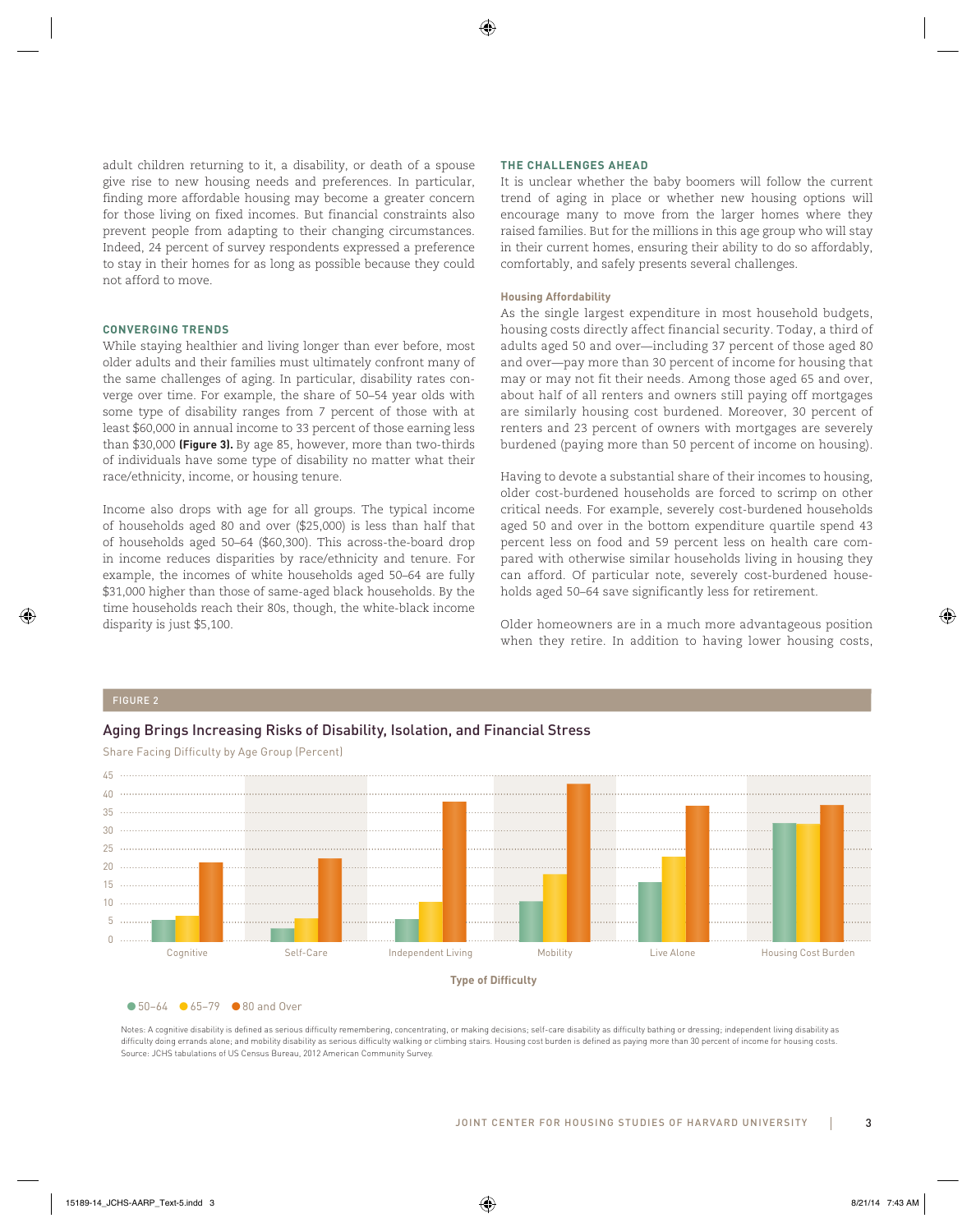homeowners—and even those who still carry mortgages—typically have considerably more wealth than renters in terms of both home equity and non-housing assets. Resources can support the expense of changing needs later in life, including long-term care. The typical homeowner aged 65 and over has enough wealth to cover nursing home costs for 42 months and enough non-housing wealth to last 15 months. The median older renter, in contrast, cannot afford even one month in a nursing home. Indeed, only 18 percent of renters could pay for nursing home care for more than a year.

But homeownership rates vary widely by race/ethnicity. Among adults aged 50 and over, 82 percent of whites own homes, compared with just 58 percent of blacks, 62 percent of Hispanics, and 70 percent of Asians. As the minority share of the population grows, this disparity implies that more and more older adults will be housing cost burdened and therefore have less wealth to tap to meet their needs as they age. In addition, given that households in their 50s today confront a number of financial pressures, including more mortgage and non-housing debt, cost burdens may become even more widespread over time.

# **Housing Accessibility**

Millions of older adults who develop disabilities live in homes that lack accessibility features such as a no-step entry, single-floor living, extra-wide doorways and halls, accessible electrical controls and switches, and lever-style door and faucet handles. Indeed, the 2011 American Housing Survey reports that just 1 percent of US housing units have all five of these universal design features. Roughly two in five housing units in the country have either none or only one of these features.

Because of regional differences in housing stocks, homeowners in certain areas may have to make major modifications to enable a household member with disabilities to remain at home. For example, many homes in the Northeast are built on multiple levels and fail to provide a bedroom and bathroom on the first floor, while nearly 84 percent of homes in the South provide single-floor living. Even so, the costs of extensive home renovations, such as adding a first-floor bath or a no-step entry, are generally lower than costs of extended stays in assisted living or nursing care facilities.

# Defining Aging in Place

The Centers for Disease Control and Prevention (CDC) defines aging in place as "the ability to live in one's own home and community safely, independently, and comfortably, regardless of age, income, or ability level." If needed, those aging in place may receive care or assistance by paid or unpaid (often family) caregivers.

The CDC's focus on aging in place as an ability hints at the dynamic nature of this process. As the gerontology literature recognizes, older residents renegotiate how—and indeed if—they can continue to stay in their homes as their preferences and circumstances (health, finances, relationships, and family and social supports) shift over time (Andrews et al. 2007). Aging in place is best undertaken with preparation, including adaptations of physical space, modes of transportation, or other facets of life in

advance of physical or cognitive need. For some, it may involve moving to other homes that are more comfortable, safe, affordable, and/or convenient—whether within the current community or to locations with more resources or closer proximity to family. For others, aging in place may reflect a desire to maintain their current living arrangements or occur simply by default.

While there is no universally accepted definition of aging in place, many researchers, advocates, and commentators point to the same list of elements needed to make remaining in one's home both possible and desirable:

- affordable, secure, and physically accessible housing;
- affordable, safe, and reliable transportation alternatives for those unable or unwilling to drive;
- opportunities to engage in recreational, learning, cultural, volunteering, and/or social experiences; and
- options for in-home health care and/or assistance with activities of daily living (ADLs) if needed to preclude a move to congregate care.

Individual adults, of course, have their own set of preferences for housing and community. For example, a 2014 AARP survey found that most respondents give high priority to increased police presence and school improvements, but their rankings of the importance of access to various services and amenities range widely. The report also points out that choices of housing and community are often made at younger ages and left unexamined until some life event forces a reevaluation of those preferences (Harrell et al. 2014b).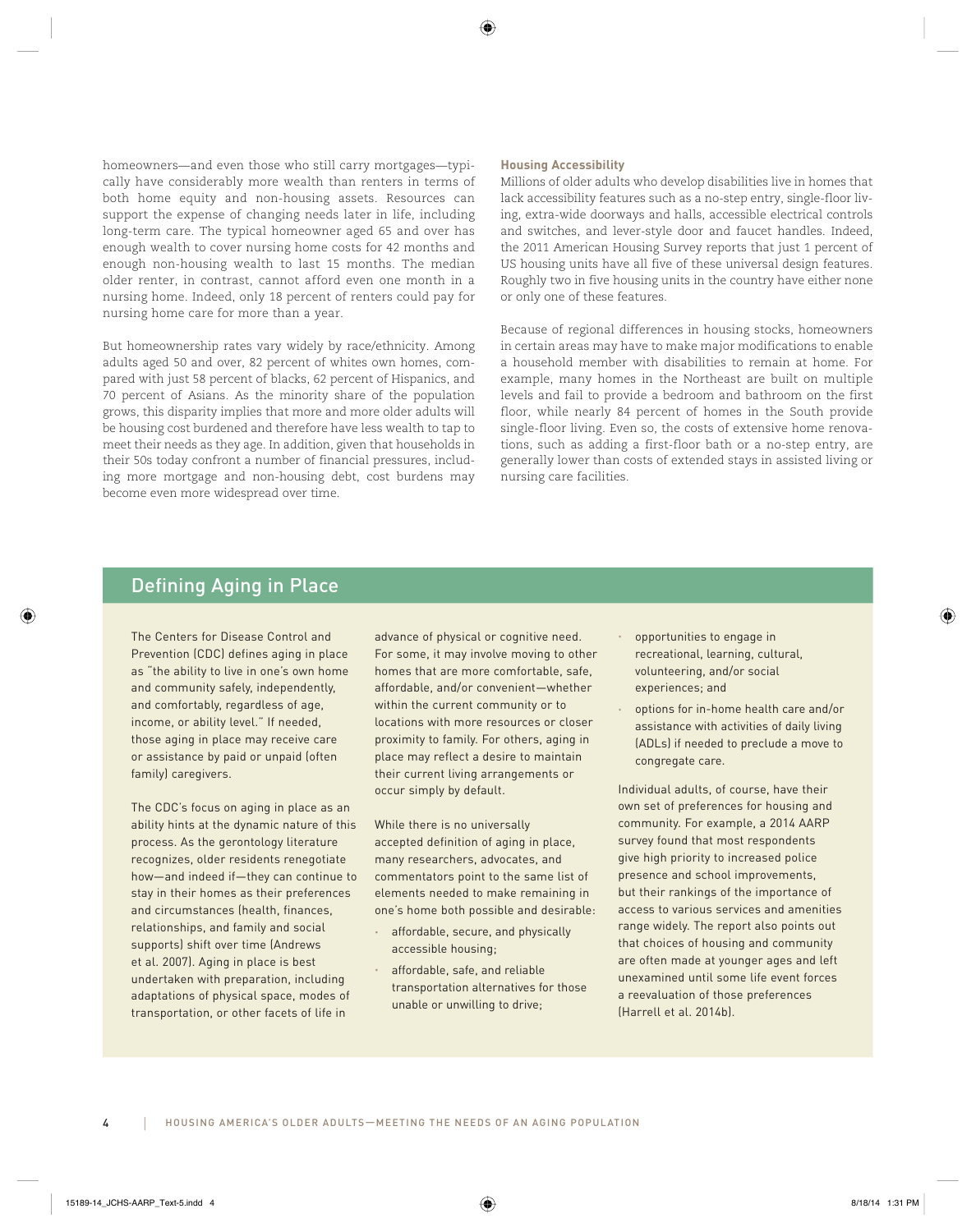# Disabilities Affect Most People in Their 80s Regardless of Race/Ethnicity, Tenure, and Income

Share of Population with Disabilities by Age Group (Percent)



Notes: Disabilities include hearing, vision, cognitive, mobility, self-care, and independent living difficulties. Whites, blacks, and Asian/others are non-Hispanic. Hispanics may be of any race. Data exclude population living in group quarters. Source: JCHS tabulations of US Census Bureau, 2012 American Community Survey.

Publically subsidized units are more likely to have accessibility features than unassisted low-cost units. Yet rental assistance reaches only a fraction of the older low-income population—even those with disabilities. The lack of accessible, affordable housing can result in premature stays in nursing homes or the inability to return home after a hospitalization.

# **Social Connection**

Additional hurdles to aging in community are insufficient supports and services and/or a lack of transit options and safe pedestrian walkways. The majority of older adults live in low-density suburban and rural areas where it is difficult to shop, access services, or visit family and friends without using a car. As a 2010 AARP report revealed, about one in five respondents aged 50 and over occasionally or regularly missed activities they would like to do because they had limited their driving or given it up entirely (Keenan 2010b).

City dwellers have greater access to transit but are no less at risk of isolation if they are unable to leave their homes alone because they lack transportation to where they need to go, do not have friends and family nearby, or have safety concerns. While transit may be an option for some, older adults use the services less often than other age groups—suggesting that public transportation may not meet their needs for convenience, safety, affordability, and reliability.

# **Long-Term Care**

For individuals with disabilities or chronic conditions, the ability to age in place depends on having access to long-term care in their homes or communities. While Medicaid and Medicare generally do not cover such costs, some state Medicaid Home and Community-Based Services (HCBS) waivers do. Some may even pay for the cost of home modifications to improve accessibility. But eligibility requirements for this support vary widely and need outruns availability. For those who are not Medicaideligible or do not qualify for waivers, the costs of in-home care can be substantial.

At any given time, only about 2 percent of older adults reside in group care settings. Even so, assisted living facilities, nursing homes, and hospices provide critical support for those recovering from acute medical episodes or at the end of life. According to HHS, 37 percent of those aged 65 and over will receive care in an institutional facility at some point in their lives, with an average stay of one year.

# **THE WAY FORWARD**

Given the widely varying circumstances of older adults, meeting their housing and housing-related needs requires a range of responses. At the individual level, older adults and their families must plan for the time when they have to confront the vulnerabilities of aging. Financial preparations, including building sav